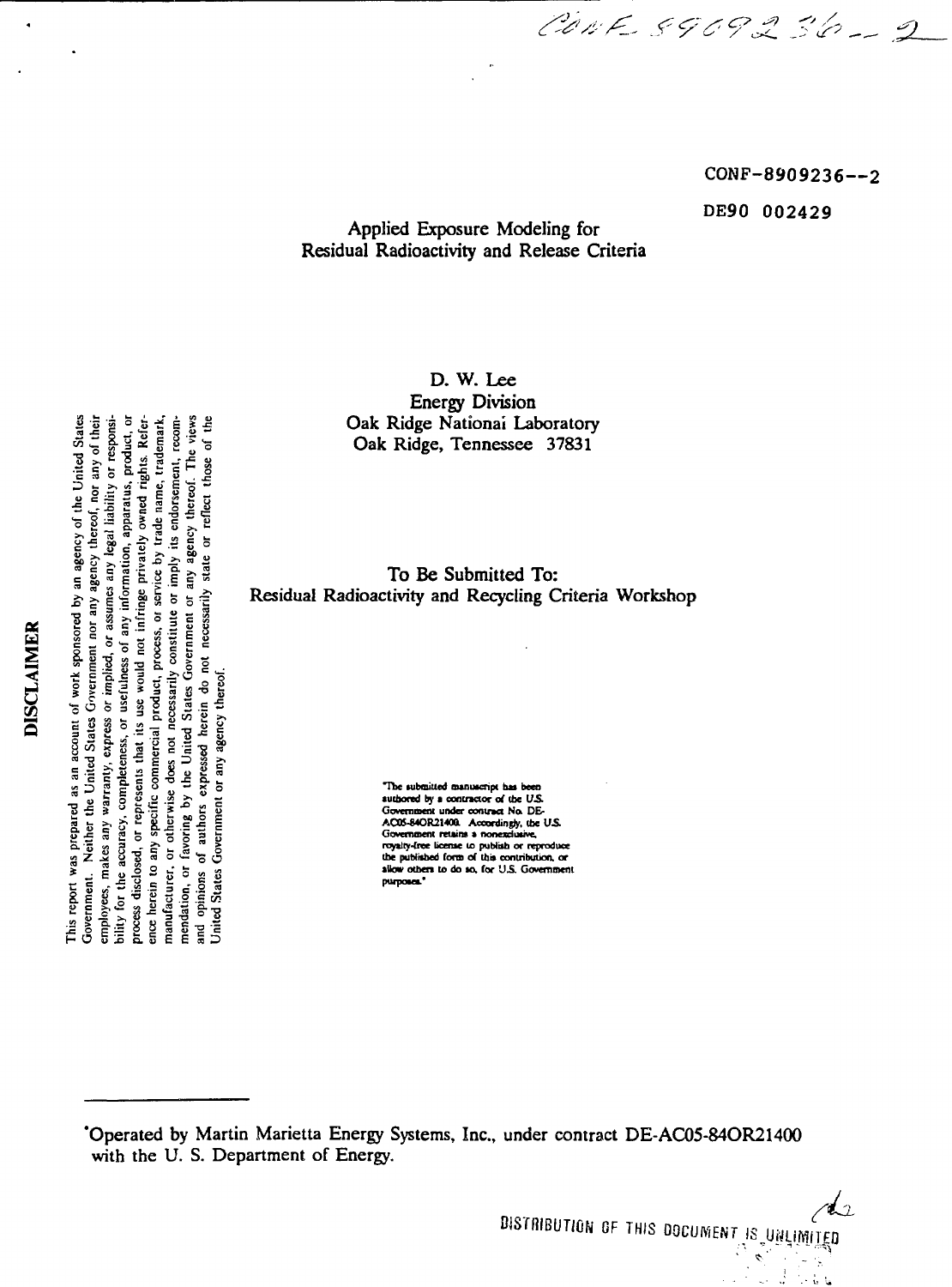Applied Exposure Modeling for Residual Radioactivity and Release Criteria

> D. W. Lee Energy Division Oak Ridge National Laboratory Oak Ridge, Tennessee 37831

#### ABSTRACT

The protection of public health and the environment from the release of materials with residual radioactivity for recycle or disposal as wastes without radioactive contents of concern presents a formidable challenge. Existing regulatory criteria are based on technical judgment concerning detectability and simple modeling. Recently, exposure modeling methodologies have been developed to provide a more consistent level of health protection. Release criteria derived from the application of exposure modeling methodologies share the same basic elements of analysis but are developed to serve a variety of purposes. Models for the support of regulations for all applications rely on conservative interpretations of generalized conditions while models developed to show compliance incorporate specific conditions not likely to be duplicated at other sites. Research models represent yet another type of modeling which strives to simulate the actual behavior of released material. In spite of these differing purposes, exposure modeling permits the application of sound and reasoned principles of radiation protection to the release of materials with residual levels of radioactivity. Examples of the similarities and differences of these models are presented and an application to the disposal of materials with residual levels of uranium contamination is discussed.

## 1.0 INTRODUCTION

Modeling studies of the fate of radioactive materials released to the environment have been performed over the past forty years. Within the past decade, they have been applied to the establishment of regulatory criteria and standards. Models are a useful means for examining the consequences of the release of radioactive materials because they provide a consistent presentation of the significant release and transport mechanisms and exposure pathways affecting human health and the environment. ICRP [1,2] has provided the basis for evaluating doses on a consistent basis with the application of constant risk from exposure to radiation. This has allowed models to examine scenarios for the exposure of workers and members of the public and compare the relative doses providing a technically defensible basis for establishing regulatory standards. Maximum individual doses and collective doses to larger groups of people can be addressed by models on an equivalent basis to provide consistent levels of protection appropriate to the waste management practice being considered. Exposure models include doses received from external exposure, inhalation, and ingestion pathways and are typically tailored to the specific management practice and radioactive materials being evaluated. The application of exposure modeling to residual radioactivity and recycle provides a means for addressing many of the unresolved issues in current regulations, such as the criteria for the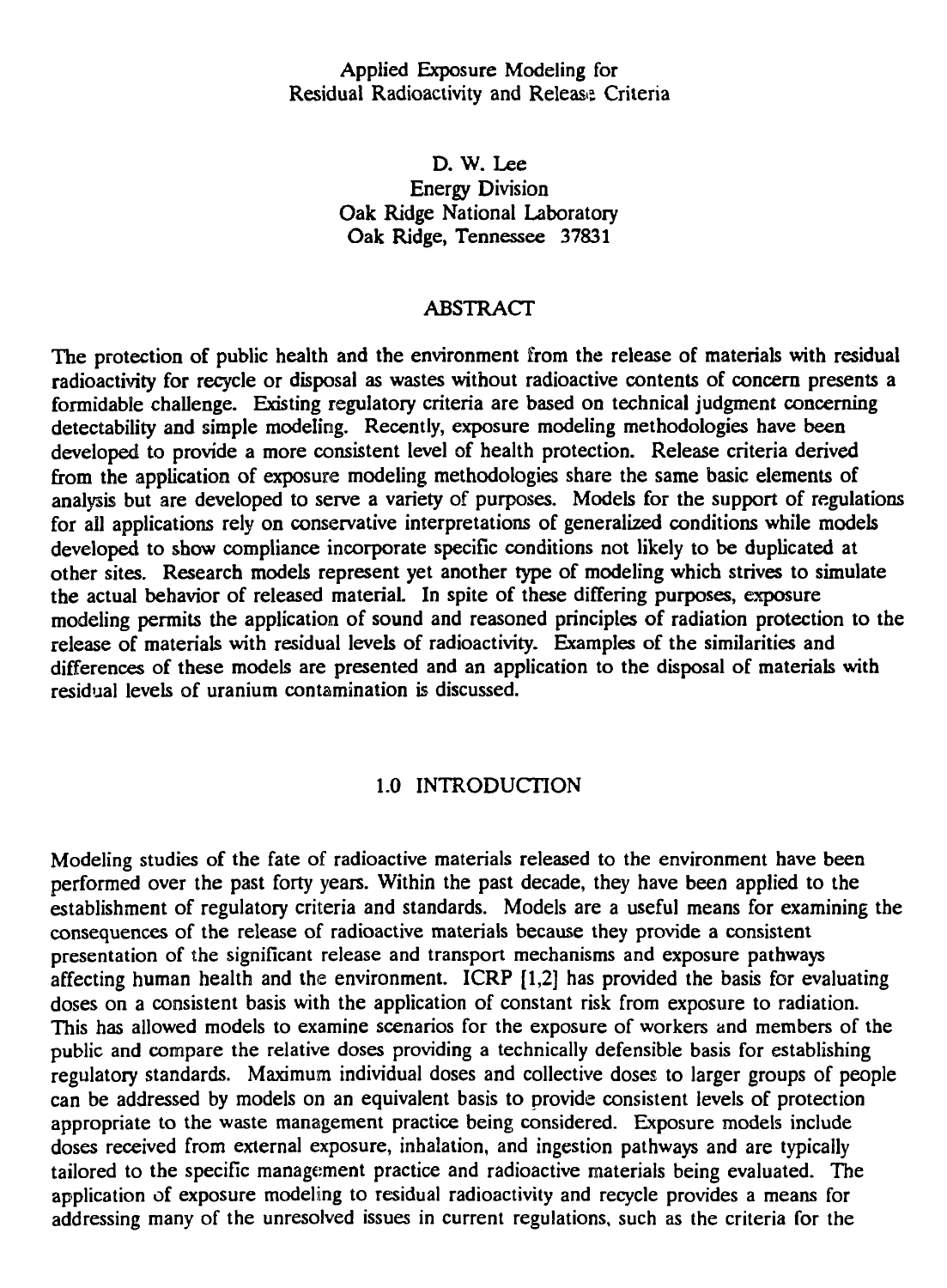release of materials with bulk activity compared to those with surface activity. With a reasonable representation of the source terms, bulk and surface activity can be addressed separately and the resulting consequences evaluated on the consistent basis of potential doses to a member of the public.

Exposure models differ in the detail and depth of analysis, but all exposure models share the same basic conceptual elements. Many of these elements require the use of approximations or assumptions that limit the validity of the model for some applications. For the application of exposure models to residual radioactivity and release criteria, the identification of a dose limit is an important consideration. Without the identification of a dose limit, model results are difficult to evaluate and compare, which leads to results which are likely to be suggestive rather than conclusive. Another common element in exposure modeling is the definition of the source of radiation. Often this aspect of modeling is the most important and difficult component of the analysis. Models typically resort to some level of approximate analysis with respect to the source term that is subsequently propagated throughout the analysis. Assumptions invoked in defining the source term are typically the best indicator of the range of applications that an exposure model can be used and remain technically defensible. Having an established source term, models require the identification of exposure scenarios likely to occur as a result of the waste management practice under consideration. These scenarios are identified with the intent of encompassing potential exposures to the public and the environment in the future and are formulated with a conservative interpretation of possible events. With the establishment of the exposure scenario, the source is transported through environmental media to the point of human exposure by a modeled representation of the facility and site performance. At the point of human exposure, the concentrations of contamination are related to doses using the exposure scenarios identified. Model results alone rarely provide a definitive answer of the potential dose as compared to the prescribed dose limit because of the assumptions and approximations incorporated into the model. Consequently, interpretation of the results is necessary to support any decision resulting from the application of exposure modeling.

While exposure models all share the same basic conceptual elements, the variety of applications and different concerns addressed have resulted in a large number of models to consider in model selection. In spite of the extensive list of available models for performing exposure analysis, the existing models are of three basic types. These types can be regarded as generalized or generic models, simulation or research models, and compliance or site-specific models. Each model type has an important role in understanding the consequences of management decisions regarding radioactive materials. Generic models provide a general interpretation of potential exposures from a waste management practice and are useful in the support of rulemaking, such as the modeling used to support 10 CFR 61 [3]. Research models provide scientific estimates of the fate and behavior of radioactivity using best available scientific techniques and are useful for advancing the state-of-the-art in modeling potential exposures. Site-specific models provide conservative estimates of facility and site performance for demonstrating compliance with regulatory requirements for specific applications. This type of modeling is useful for demonstrating protection of public health and the environment when waste, facility and site characteristics are important considerations in determining the acceptability of the waste management practice. These site-specific factors frequently are critical to making decisions that are both appropriate and defensible.

Modeling potential exposure from a waste management practice provides forecasts of future consequences of the release of radioactive materials. In the evaluation of the consequences of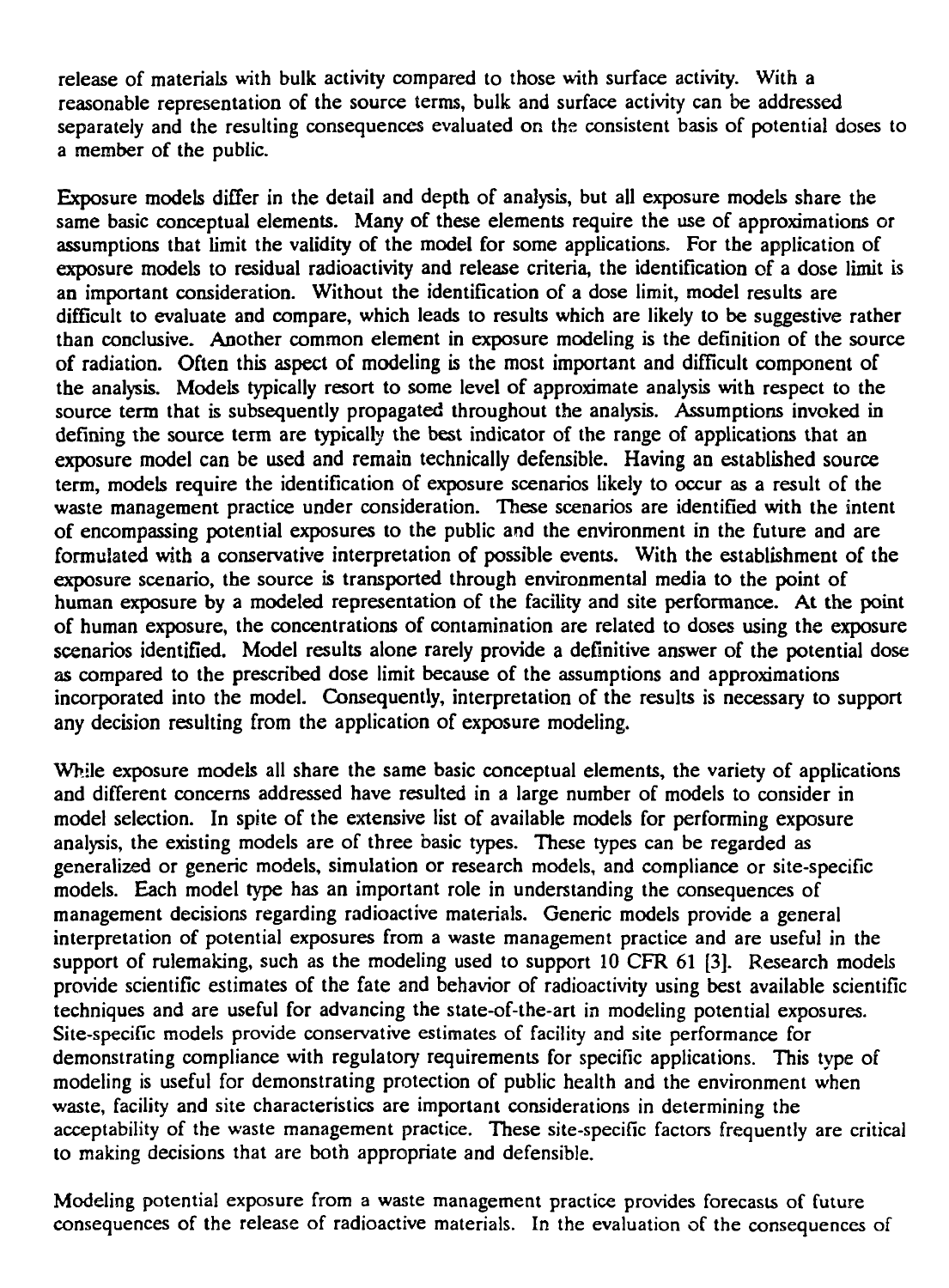the release of materials with residual levels of radioactivity, the potential uses of these materials following release is limitless. Once released, control is difficult to impossible to restore. Modeling can not and should not be expected to predict the future use of materials released for recycle. Since materials that are recycled will ultimately be disposed of as waste and waste may be salvaged for reuse, a conservative approach to exposure modeling that is defensible is to consider all materials with residual levels of radioactivity as wastes that are disposed of and salvaged in the future. By considering future salvage, exposure modeling needs to address the public adjacent to the disposal facility as well as an inadvertent intruder who comes in contact with the waste.

# 2.0 APPLICATION OF EXPOSURE MODELING TO BRC WASTE DISPOSAL

An approach to exposure modeling using generic models for BRC waste disposal has been prepared by EPA in support of the proposed 40 CFR 193 rulemaking process. The exposure model used to support the proposed rule evaluates doses in the context of risk to provide support to the selected dose limit for BRC waste disposal. In contrast to a generalized exposure model is a site-specific exposure model for a site with a defined waste stream. A site-specific model applied to the BRC disposal of uranium contaminated wastes from the Y-12 Plant in Oak Ridge illustrates the differences between generic and site-specific exposure models [4].

As a first step in defining a site-specific model, an annual dose limit of 4 mrem effective dose equivalent from all pathways was selected, which is consistent with the proposed BRC limit being considered by EPA. Since the wastes to be evaluated include only depleted uranium (0.02% U-235), modeling needs to focus on the likely pathways of exposure associated with long half-life materials where the predominant doses result from ingestion and inhalation of contaminated material. The disposal concept is to have a dedicated facility within the DOE Reservation in Oak Ridge which limits inadvertent intrusion into the waste until governmental control of ?he Oak Ridge Reservation is lost. Exposure modeling requires the evaluation of doses by considering concentrations of contamination; however, uranium is managed within the Y-12 Plant on the basis of activity. The management of uranium on an activity basis is important for uranium accountability requirements but necessitates the conversion of uranium activity to concentration by the use of the waste density. This conversion is not easily made since waste materials are likely to have a broad range of densities depending on the generating process. These site-specific issues and the unusual site characteristics of the Oak Ridge Reservation are not typically included in generic models. The use of generic exposure models for this application would necessitate extensive modifications to existing generic models. A more comprehensive technique for ensuring that important site-specific conditions are presented as part of the exposure model is to utilize site and facility data to define the scope and detail of the exposure model. By focusing on the known data and associated issues, site-specific analysis can become an extremely useful tool in waste management for examining alternatives and developing management practices that are acceptable to regulatory requirements and protective of public health and the environment.

Site-specific exposure modeling is typically founded on the data that are available to examine potential exposures; however, numerous assumptions are typically required to provide a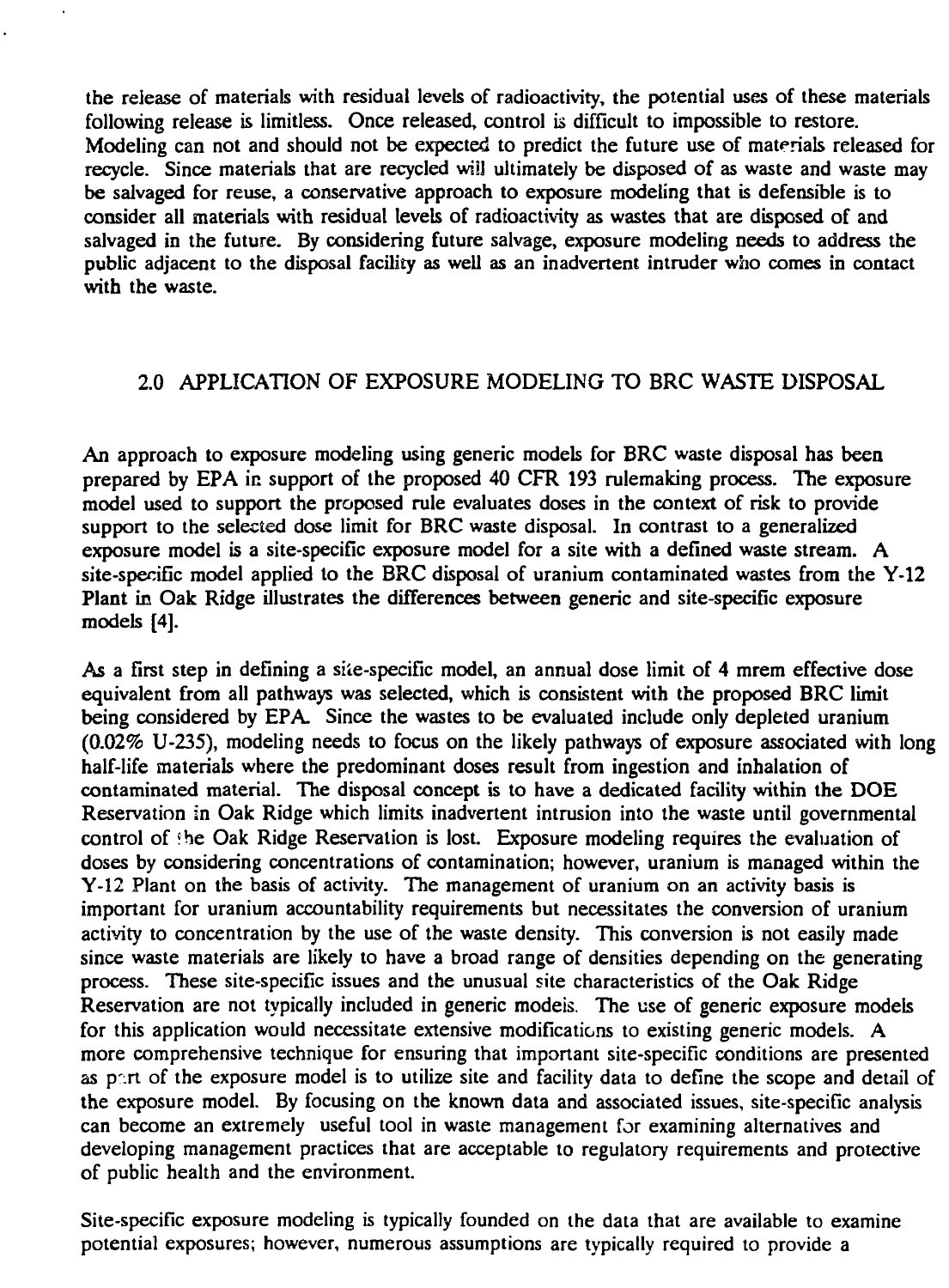complete picture of the waste management practice. Assumptions are chosen to be conservative but not all assumptions are well supported and can only be regarded as best estimates. For the application to Y-12, these assumptions are described for offsite and intruder exposure scenarios, site performance, waste form and the disposal facility. The details of the assumptions are shown in Table 1. While many assumptions are invoked the use of data is maximized. Important site-specific data are incorporated into the transport calculations that are determined from site characterization investigations of the proposed disposal site. The combination of the assumptions and data are used to define the limiting concentration of uranium in a dumpster unit that contains uranium contaminated materials and meets the prescribed dose limit. The resulting dumpster loadings and activity limits are presented in Table 2.

#### 3.0 DISCUSSION

The preceding exposure modeling methodology illustrates the differences in detail and approach between site-specific and generic modeling. The most striking difference is the focused orientation of the site-specific analysis in contrast to the comprehensive analyses common to generic models. Emphasis is placed in site-specific modeling on those factors that are significant to the protection of public health and the environment to guide acceptable management decisions. In humid environments, where the dominant pathway for the transport of contamination is by surface water and groundwater, examination of the potential for atmospheric exposure is tangential to selecting acceptable management practices. Similarly, the consideration of decay and direct exposure from the wastes is not a major consideration for uranium contaminated wastes. Uranium contaminated wastes provide an excellent example of the usefulness of site-specific analyses because uranium is a ubiquitous element that needs to be addressed as a contaminant in the context of the increment over natural background. Additionally, the activity of uranium contaminated materials can vary widely depending on the isotopic composition of the uranium source material. Failing to consider the specific differences between the various forms of uranium can lead to widely varying results. The unique features of uranium need to be considered separately along with the unique institutional and site characteristics associated with uranium contaminated materials that could be considered for management as BRC wastes.

Exposure modeling for site-specific applications can be anticipated to yield results that are representative of the materials to be considered for release with residual levels of radioactivity. Results from site-specific analyses can be expected to yield results that differ from generalized models whenever material properties or site characteristics are unusual. Since one or the other of these conditions is commonly encountered, generic modeling results can be misleading unless the results are subjected to careful interpretation. Likewise, results from site-specific modeling need to be carefully considered against results from generic models to ensure site-specific models incorporate the significant pathways of exposure. Research models have an important role in determining the appropriateness and correctness of the simplified model components typically invoked in generic or site-specific models. Consequently, each type of exposure model has an important role in providing protection to public health and safety, and no one type of model should be ignored or excluded when considering an approach to modeling a specific disposal system.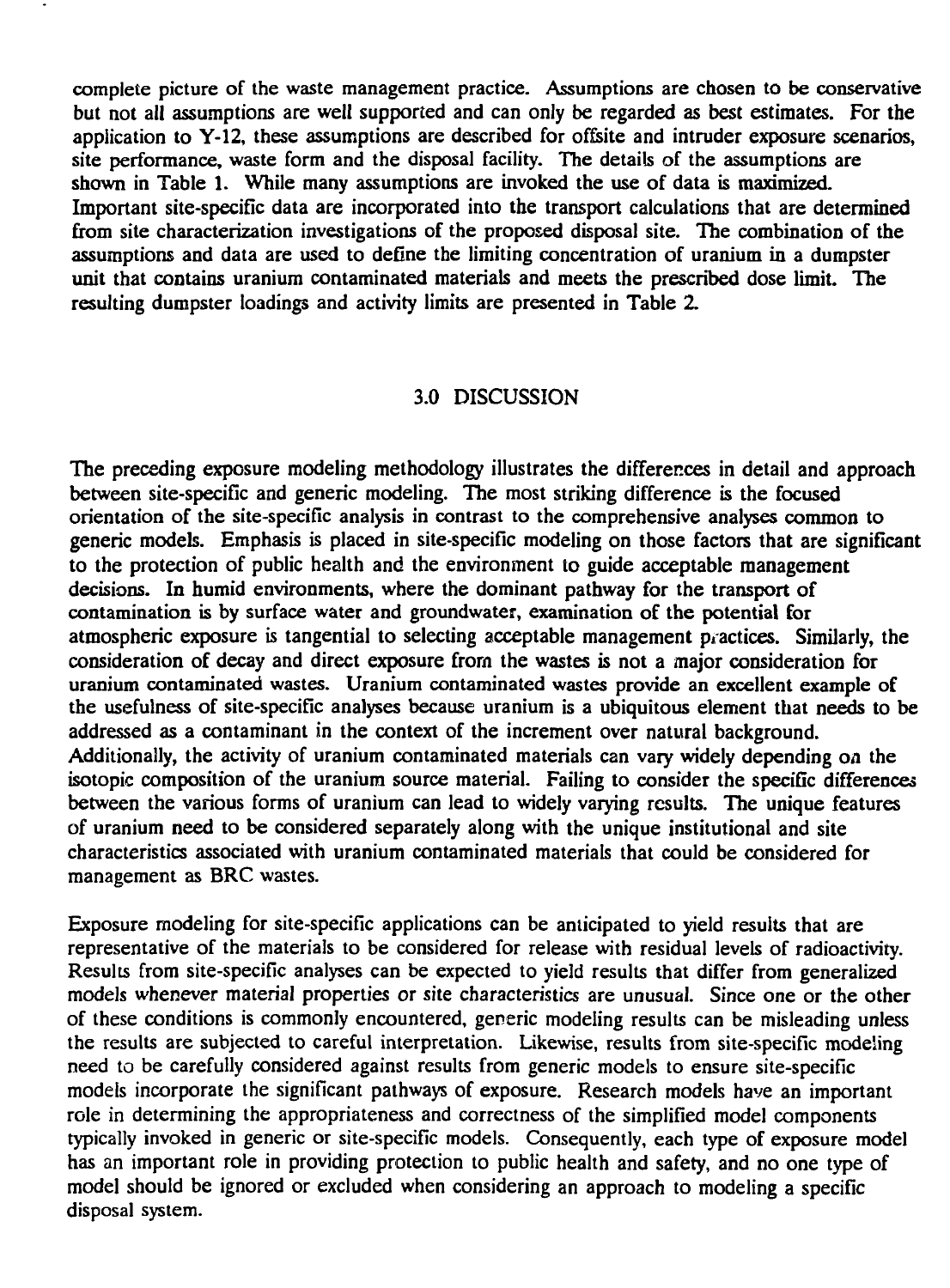## 4.0 CONCLUSIONS

Exposure modeling provides a basis for the application of sound and reasoned principles in radiation protection to the release of materials with residual levels of radioactivity. Exposure modeling supports criteria for the release of materials that are technically defensible and consistent while having the flexibility of examining specific or unique applications. As a result, exposure modeling supports rulemaking, the determination of compliance with existing rules and the improved understanding of the consequences of the release of materials with residual levels of radioactivity. By the use of exposure models, criteria can be established that define overall performance objectives with specific exemption levels defined by generic exposure models. Exceptions from specific exemption levels for unique materials or sites can be accommodated by the application of site-specific exposure modeling.

#### 5.0 REFERENCES

- International Commission on Radiological Protection, "Limits for Intakes of Radionuclides by Workers," ICRP Publication 30, Part 1, Ann. ICRP 2, No. 3/4 (1979).
- International Commission on Radiological Protection, "Recommendations of the International Commision on Radiological Protection," ICRP Publication 26, Ann. ICRP 1, No. 3 (1977).
- O. L Oztunali and G. W. Roles, "Update of Part 61 Impacts Analysis Methodology - Methodology Report," NUREG/CR-4370, U.S. Nuclear Regulatory Commission (1986).
- D. W. Lee, "Pathways Analysis Model for Below Regulatory Concern (BRC) Uranium Wastes," ORNL Report, Oak Ridge National Laboratory, Oak Ridge, Tennessee, in preparation.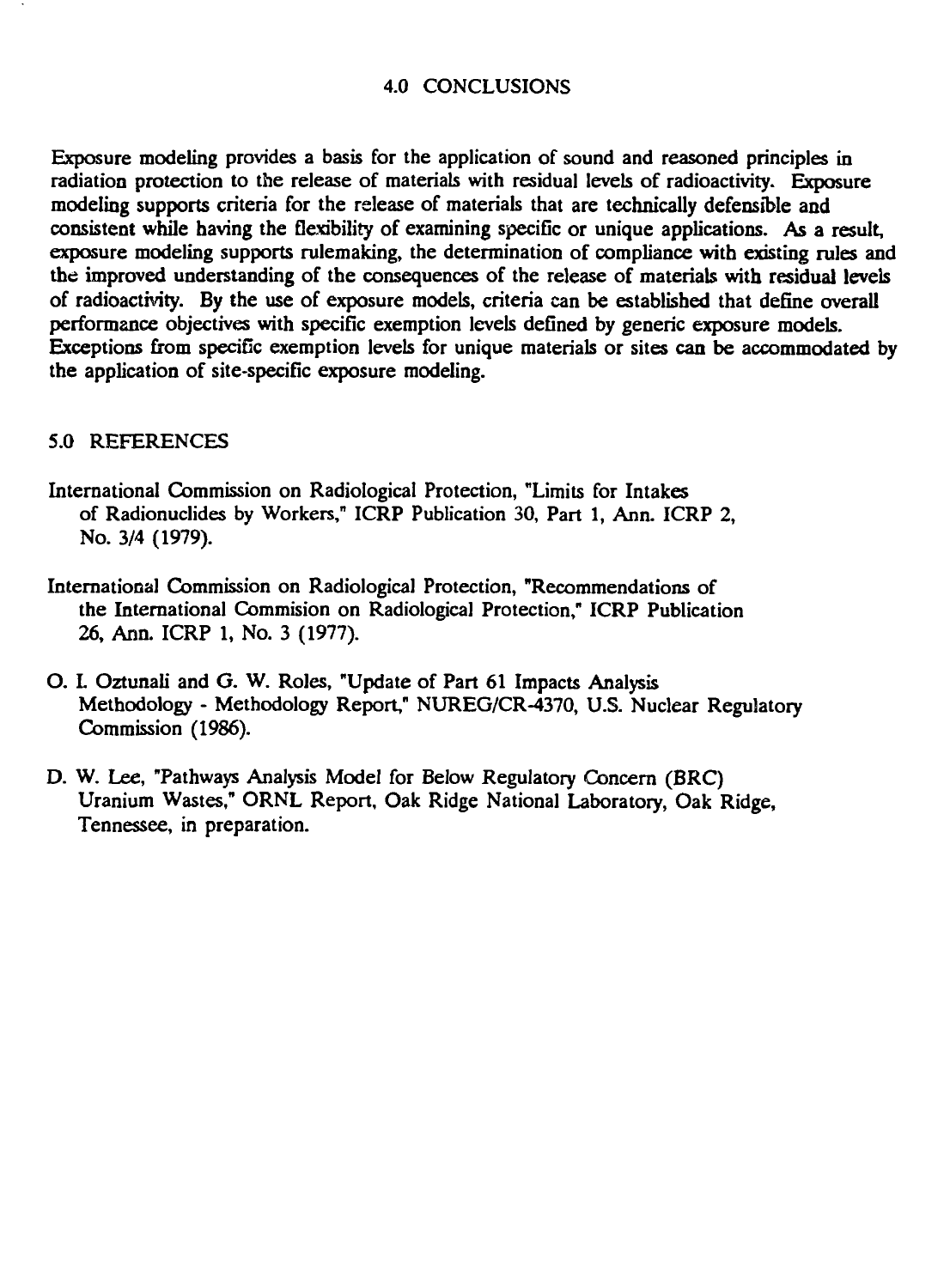## Table 1 Assumptions Applied to BRC Disposal of Depleted Uranium

#### Ofisite Exposure Scenario

Contaminated groundwater consumption Point of consumption at facility boundary Exposure occurs at highest concentration

## Intruder Exposure Scenario

Intrusion occurs 50 years after facility closure Foodstuffs consumed that are grown in contaminated soil Contaminated groundwater consumption Contaminated milk and meat are consumed External exposure and inhalation

## Site Performance

Dilution of leachate occurs in unsaturated zone by infiltrating precipitation

Consumption of contaminated water occurs at the top of the saturated zone without aquifer dilution

50% of site surface area is dedicated to disposal

Dilution of leachate determined by application of FEMWASTE code

Waste Form and Disposal Facility

50% of waste is soluble

Release of soluble portion occurs uniformly over a 10-year period

50% of the leachate generated is collected by the leachate collection system

Waste is diluted by a factor of 4 within the disposal unit by uncontaminated materials

Waste resembles soil at the time of intrusion

Waste and uncontaminated soil are uniformly mixed across the disposal site area upon intrusion

Average concentrations in disposal units are the concentrations in each and every dumpster disposed of at the disposal facility

FEMWASTE assumptions that include:

Leachate concentrations controlled by solubility limits Kd determined by lowest experimental equilibrium value